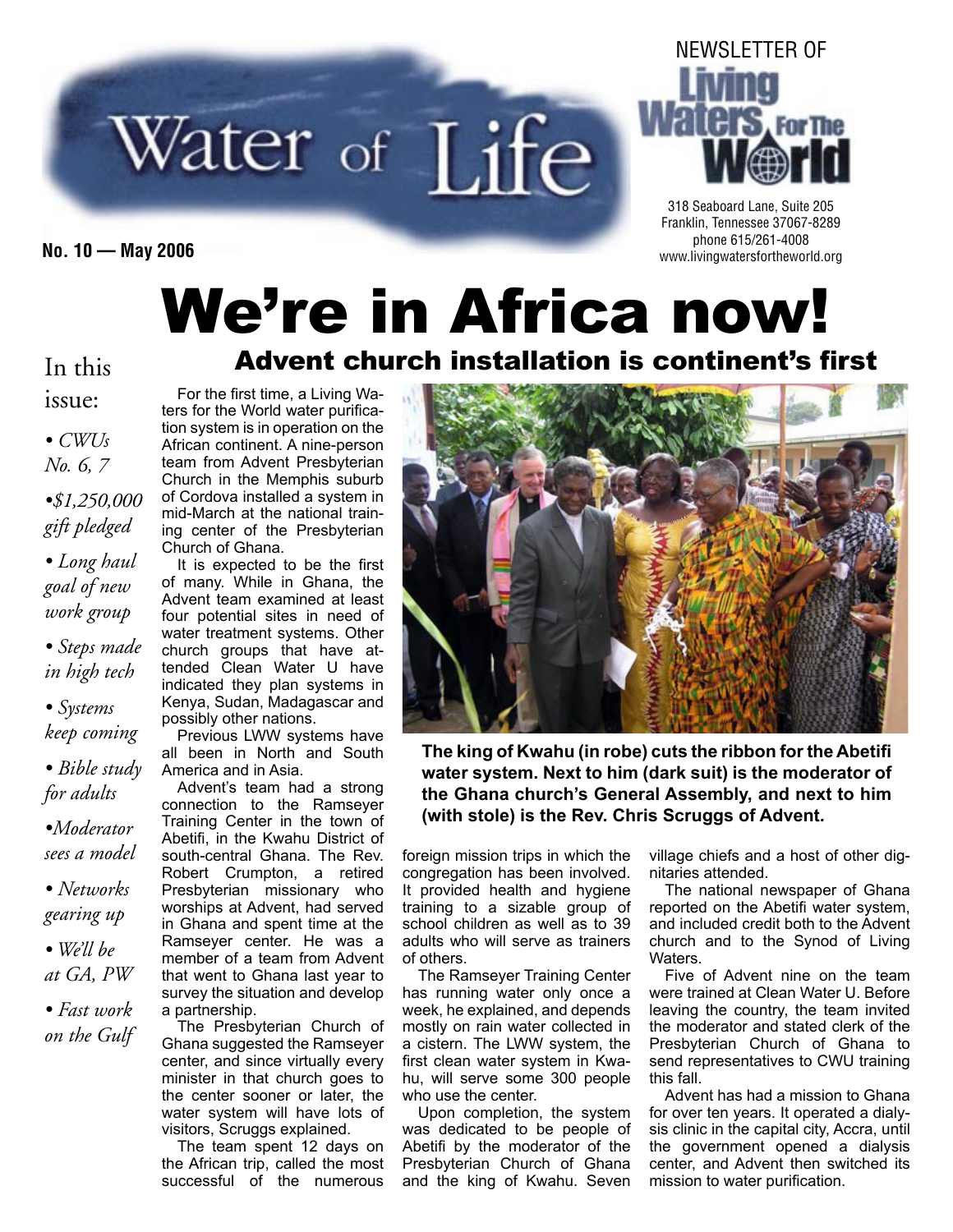

**Here's the March 8-12 class, Clean Water U number 6, at Camp Hopewell, Miss.**



**The seventh CWU class, April 19-23, had 47 students from 14 states.**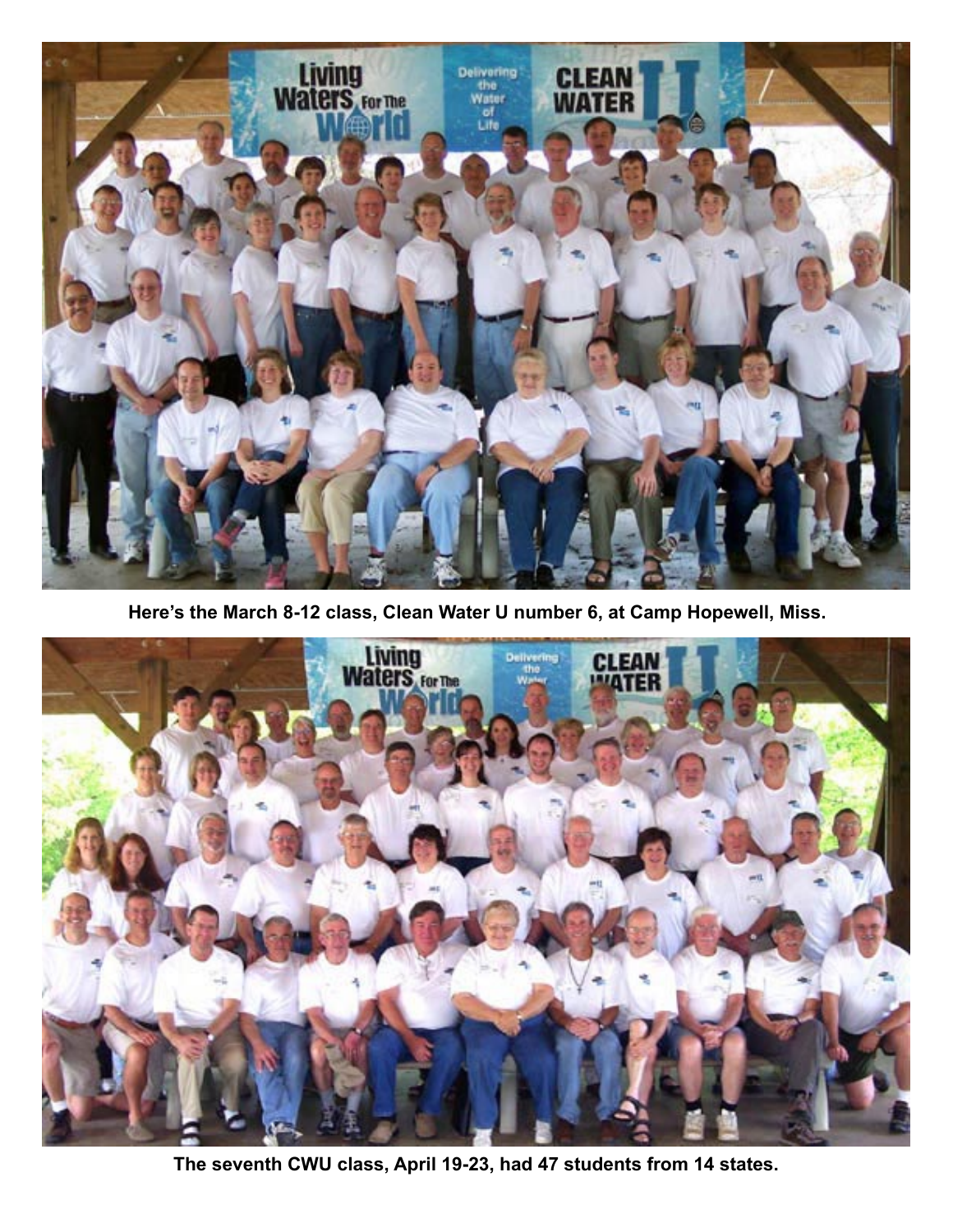# Two down, two more to go in CWU's biggest year yet

Half-way through its most ambitious year of instruction to date, Clean Water U conducted the first two of four sessions planned this year on March 8-12 and April 19-23.

The other two are scheduled September 6-10 and October 18-22.

The spring sessions were the sixth and seventh in the history of Living Waters for the World. The first two sessions were held in 2004, and three took place in 2005.

The March CWU class had 37 students from ten states; the number included two officers of the Synod of the Peninsula of the National Presbyterian Church of Mexico.

The April session was one of the largest in history, 47 students from 14 different states. It was the first to include two new instructors, Mac Sterrett of Fort Defiance, Va., in CWU 101 and Joel Lewis of Cordova, Tenn., in CWU 103.

The CWU 103 class in March was the first to teach the newly revised ROS board, which incorporates streamline procedures for water softening and reverse osmosis.

Four water treatment boards were constructed at the water training building: Two "standard" boards, one with softening only, and the fourth with softening and RO.

#### *Dates on LWW calendar*

May 5 - 8 Presbyterian Men of New York meeting, NY,NY June 15-21 General Assembly, Birmingham, AL July 7-11 Presbyterian Women Triennium, Louisville, KY August 1-4 Presbyterian Women AL-MS Gathering, Tuscaloosa, AL August 1-6 Yucatan Network Trip August 8-11 LWW Task Force Meetings August 21 LWW Committee Meeting September 6-10 Clean Water U October 18-22 Clean Water U October 25-27 Synod of the Peninsula meeting, Merida, Mexico November 15-17 LWW Task Force Meetings

December 4 LWW Committee Meeting

#### Volunteers bring needed advances in technology

It's a God thing.

Just when particular skills are needed to advance the work of Living Waters for the World, talented volunteers step forward.

That gift is evident yet again in the efforts of Pam Gunn of Washington, D.C., and Nick Villaume of Atlanta.

Pam is developing an online version of our Status of Projects database, which will allow the staff and network coordinators to keep our list of projects – past, current and future – up to date via an online interface.

In the years B.P. (Before Pam), these records were kept manually, requiring hours of work to keep updated and guard against errors.

Pam plans to have this wonderful tool ready to go by July of this year.

Nick Villaume, who runs his own web site development company, has streamlined our web site, and set up a message board subdivided into several functional categories.

That enables LWW volunteers to have dialog with one another about their mission experiences and to share what they have learned.

Nick is also developing an online trip report form, which will allow teams to fill out post-trip reports much more efficiently and consistently, via the web site.

## System installation pace is a rapid one at the outset of year

The year 2006 has begun with a bang. In March alone our partners installed six units, bringing the total number to ten new systems already this year.

Thank you, our partners in Christ's service:

• FPC, Paris, TN in Mexico • South Alabama Presby-

tery in Mexico

• FPC, Oxford, MS in Mexico

• FPC, Greenwood, MS in Mexico

• Covenant PC, Jackson, MS in Honduras

• Advent PC, Cordova, TN in Ghana

• FPC, King's City, MO in

#### Adult Bible study available

Are there members of your<br>
ngregation who would congregation who like to know more about the world water situation … more about what the Bible has to say about it … more about what they might be able to do about it?

Living Waters for the World has just announced the publication of an adult study curriculum, *Streams of Living Water*, designed for Sunday

Guatemala

• Shenandoah Presbytery, VA, in Guatemala

• Minnesota Valleys Presbytery in Guatemala

• FPC, Vicksburg, MS, in Mexico

Looking ahead, there are 20 churches – and one Rotary Club – actively planning education and installation trips for this year. This number does not include the many more whose projects are in early stages of development.

How amazed we are at the strong continuing interest and growth in this clean water ministry. Come jump in the water with us!

School or small group format: six sessions, each about one hour.

Provocative, educational, and inspirational, each session in the study series includes scripture, stories, questions for reflection, and suggestions for action.

Available *now* through our website (click on "Order Materials," then "Educational") for \$5.00.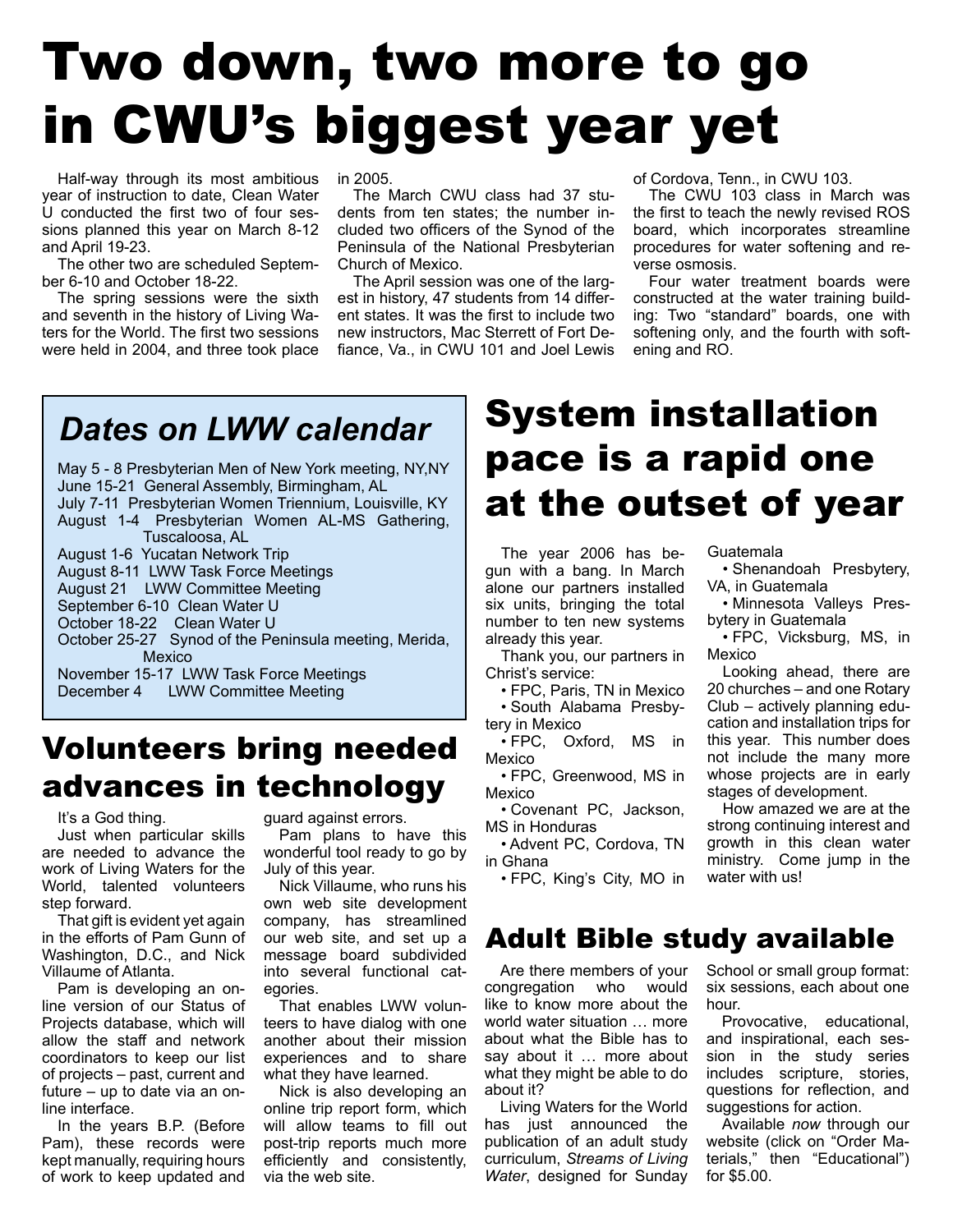#### Moderator: 'New model' for mission seen in LWW

The Living Waters for the World model of mission is a challenge to the church, the president officer of the Presbyterian Church (U.S.A.) said.

"You are figuring out a new way of mission," Rick Ufford-Chase, moderator of the PCUSA General Assembly, told a gathering of Clean Water U alumni in February.

The Alumni Workshop weekend, the first-ever gathering of former CWU students, was held to gather input from graduates who have gone to the mission field.

"What you're doing to get people out of the pews and into the world is the right thing," Ufford-Chase said as keynote speaker on Saturday night.

"My conviction is that this is God fanning the embers of the flame of a new kind of church that's going to transform the world."

The church, he said, must expand on the LWW model and others like it to create a movement "to follow Jesus Christ into the world."

Some 40 CWU graduates took part in the weekend Feb. 10-12. They gave school faculty a laundry list of suggestions for ways to make instruction more helpful.



**GA Moderator Rick Ufford-Chase (second from left) talks with CWU alumni (from left) Donna Burnett of Hoover, Ala., Joanie Lukins of Danville, Ky., and Tom Ritter of Starkville, Miss.**

#### **Continuity** of systems is task of new group

"Eighty percent of all systems still in use" is one of six goals for the next five years adopted by the Living Waters for the World Committee at its April 10 meeting.

To help make that happen, the committee formed anew Sustainability Steering Group to monitor, encourage and help our partners both in the US and internationally toward making this goal a reality.

Three goals of this Steering Group set out so far are:

• See that Covenant-based follow-up teams conduct proposed annual inspections of water treatment systems and evaluation of health and hygiene training.

• Evaluate existing installation locations according to their degree of use and ongoing educational services.

• Develop long-term support protocols for sites past the term of the Covenant agreement.

The Rev. Ed Hamlett of Albertville, Ala., was appointed moderator of the new group, expected to be one of LWW's most critical tasks in the coming years. Late last year John Gramling began this work of contacting existing sites. Other members serving include Ralph Young, Nancy Losure and Terry Coggins.

## Gulf Coast appeal stirs a quick response

"Friends, I have just returned from a week at the PDA camp in Pearlington, MS," read the E-mail message to LWW from Maria Flynn of First Presbyterian Church in Mayfield, Ky.

"We used bottled water or boiled water, both of which are counter-productive either because of increased trash or use of energy funds. What can I do to get a water purification system set up at the camp?"

That appeal in late February set in motion a swift sequence of events which led a pair of LWW veterans to install a temporary purification system at the Presbyterian Disaster Assistance station set up in Pearlington to serve volunteers helping out at the Gulf Coast town.

Two weeks from the day of the E-mail inquiry, clean water was flowing. It just happened that a purification system owned by First Presbyterian

of Oxford, Miss., had been installed earlier at another hurricane-struck site and was no longer needed.

And it just so happened that two retirees with vast experience in LWW installations lived a few hours away, Bob Friley in Vicksburg and Dr. A.M. (Bubba) Martin in Meridian. They had the system running so quickly that one observer mistook them for professional plumbers!

As often happens in emer-

gencies, the system wasn't needed for long because Pearlington's public water supply was soon back to standard. But it lasted long enough for Ms. Flynn to fire off another E-mail:

"Friends, I'm speechless and fighting back tears. Thank you for your efforts. Bob and Bubba, may God continue to bless you richly and make your cup overflow. It's been said that God saves the best wine for last."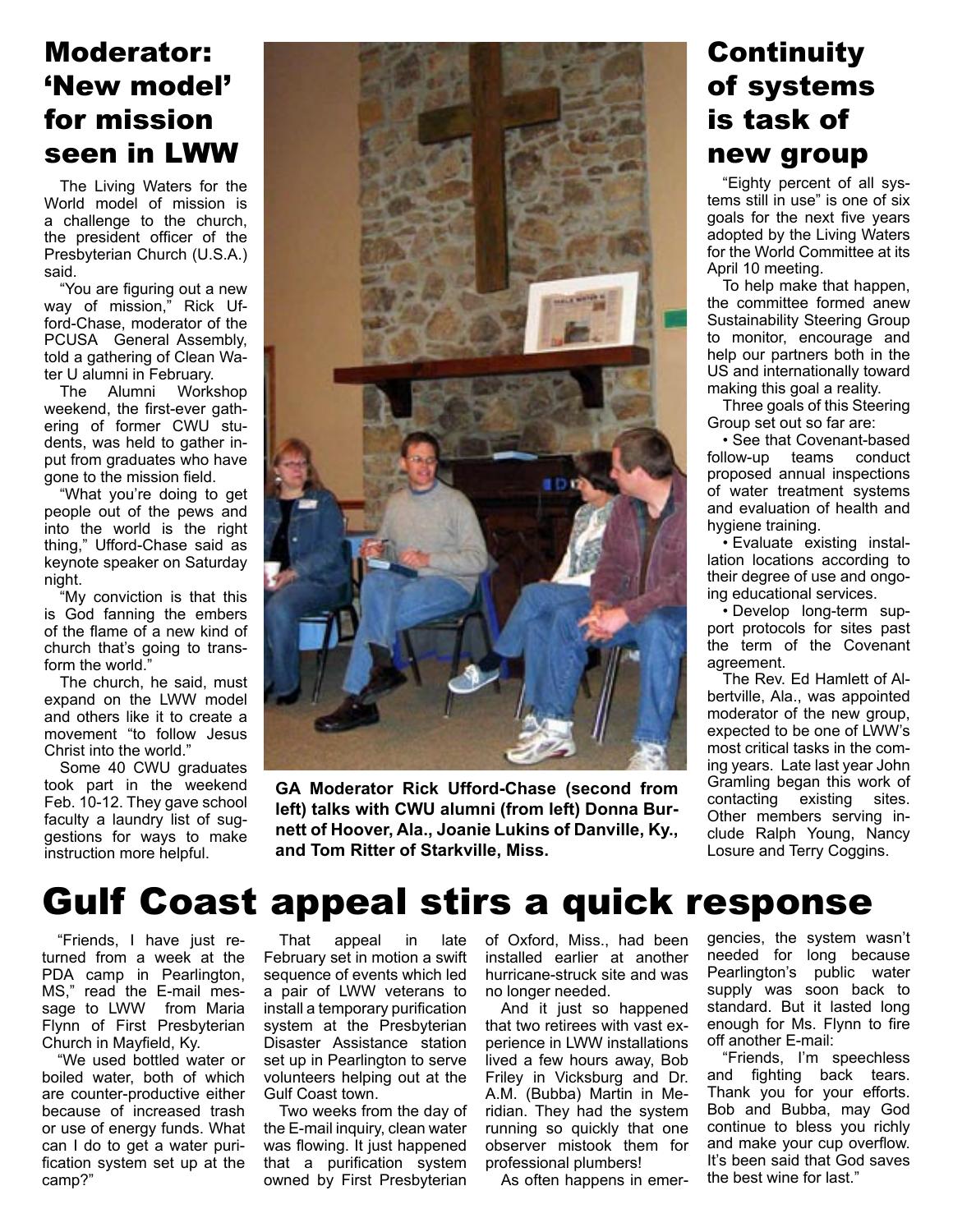# FO, FOS, **FORS** — What's going on?

Better and simpler - the Design Team's work on improving our four different treatment systems has been intense.

Building on last year's major improvements to the standard treatment system - see our new Standard IOM Manual. March 2006. for details - three new processes greatly increase our ability to treat a wider spectrum of bad water conditions.

It's a modular system, interrelated in the addition or subtraction of capacity as heeded

As a result of work at the April Clean Water U session, and an upcoming work weekend, a new manual is being prepared just to cover the complexities of the system pictured here.

With development of the modular system, the old<br>designations of "standard" board and "ROS" board are inadequate.

Four new acronyms help describe the available options:

•  $FO$  – the standard system with Filtration and Ozone for disinfection

 $\cdot$  FOS  $-$  the standard system with Softening added

• FOR - the standard system with Reverse Osmosis (RO) added (Note: This system is expected to be rare, for in most situations softening will be required before reverse osmosis is necessary.)

•  $FORS - the standard$ system with both Softening and RO added, as illustrated here.



This is the new FORS system, currently being taught at Clean Water U.

What combination of purification hardware will you need to install in a particular location? Essentially, it depends on the laboratory analysis of two qualities of water: hardness and total dissolved solids (TDS).

Remi van Compernolle, with editing help from Bill Williams, cooked up this chart, easily allowing anyone to interpret the Hardness and Salinity (as TDS) test results from Severn Trent Laboratories. What type system do you need? See below.



#### **USING LABORATORY RESULTS** TO SELECT A TREATMENT SYSTEM

1. Find the hardness measurement from laboratory on horizontal axis and draw a vertical line from that point.

2. Find the laboratory's salinity (total dis-

solved solids) measurement on the vertical axis and draw a horizontal line from that point.

3. The area in which the two lines cross indicates the system that will be required to properly treat water with these characteristics.